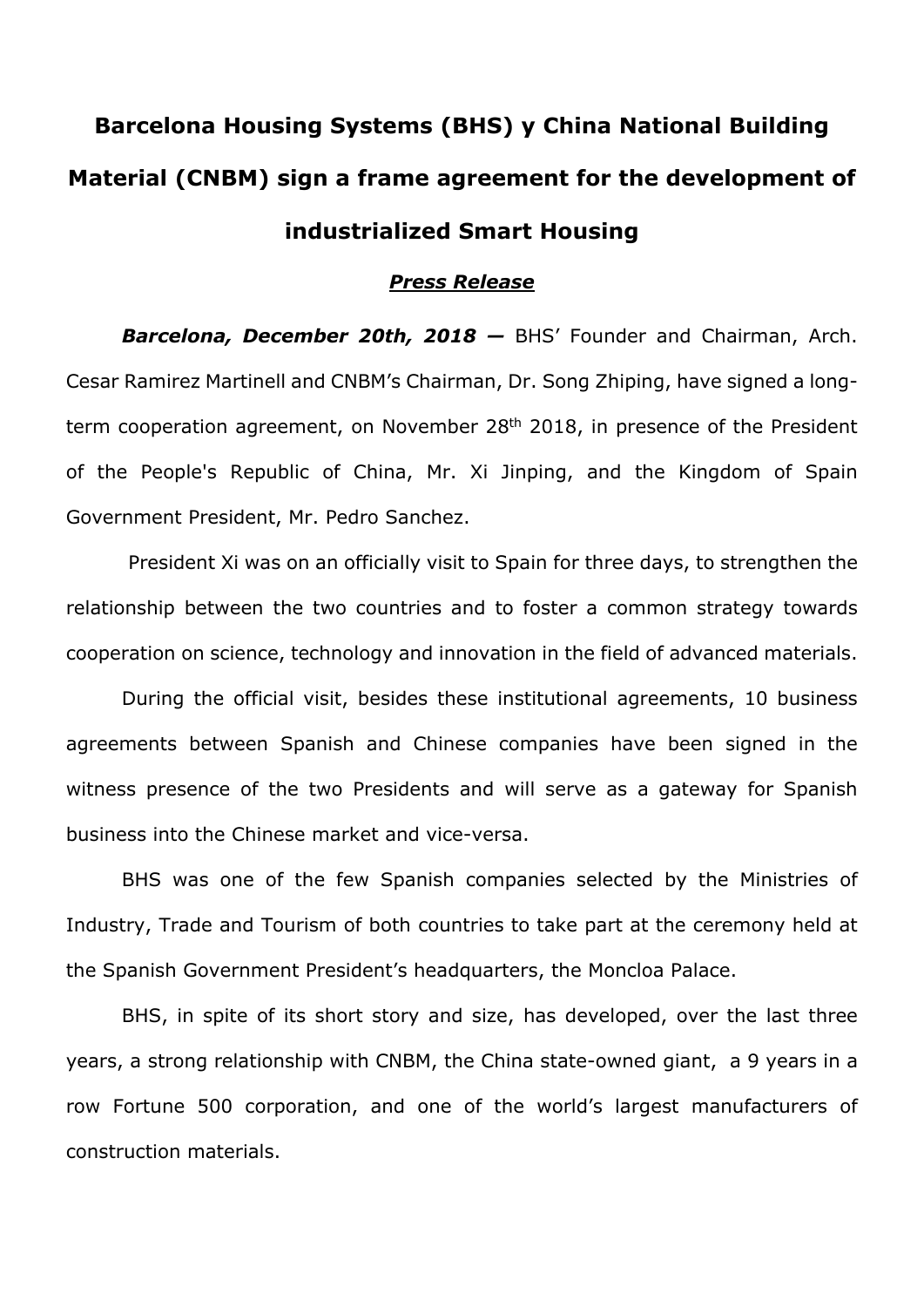The relationship between BHS and CNBM has been strengthened and sealed by

a frame agreement signed by both companies to foster the development of the industrialized proprietary technology developed by BHS, to feed the global demand for large-scale affordable housing.

CNBM's formidable industry capacity will guarantee the supply chain to the fully integrated, zero waste-water-cement, off grid housing solution, as well as China's mainland domestic demand.

\* \* \* \* \*

BARCELONA HOUSING SYSTEMS, S.A. is a private company incorporated in Spain. The company specializes in city-scale, industrialized, quality housing solutions. It uses a replicable design of midrise/multifamily buildings that facilitate mix use: housing, retail and service-oriented office space. Everything is designed for speed and both ecological and economic efficiency. The company fabricates off-site components using lightweight steel frames, which allows lower-cost foundations. Buildings can be assembled by non-skilled and female workers. State of the art technological solutions allow BHS' crews to avoid the use of human error sensitive (or damage) tools or equipment, such as scaffolding, levels, metric tapes, etc. Safety comes first of efficiency on a BHS complex. BHS' approach is to assemble the buildings in a few weeks, at a very low cost, in order to become a global truly affordable system. The company embeds sustainable elements in its buildings, integrating PV panels on the roof and including IoT sensors to meet Smart-City standards. All BHS models have achieved an EU AA energy rating.

http://www.barcelonahousingsystems.com

CHINA NATIONAL BUILDING MATERIAL Group Corporation (CNBM), a FORTUNE 500 firm, was established in 1984. CNBM is the largest Chinese building materials group with total revenues of  $\epsilon$  58.6 billion and 180,000 employees. Main activities of CNBM are manufacturing of various construction and insulation materials and flat glass as well as design, procurement and construction of production facilities. CNBM has greatly expanded its activities in the field of wind energy and photovoltaics in recent years. CNBM is now one of the largest producers of highly transparent front glass for solar modules. Moreover, CNBM is also active in the field of acquisition, planning and construction of large PV installations through its engineering subsidiary CTIEC.

http://www.cnbm.com.cn/EN/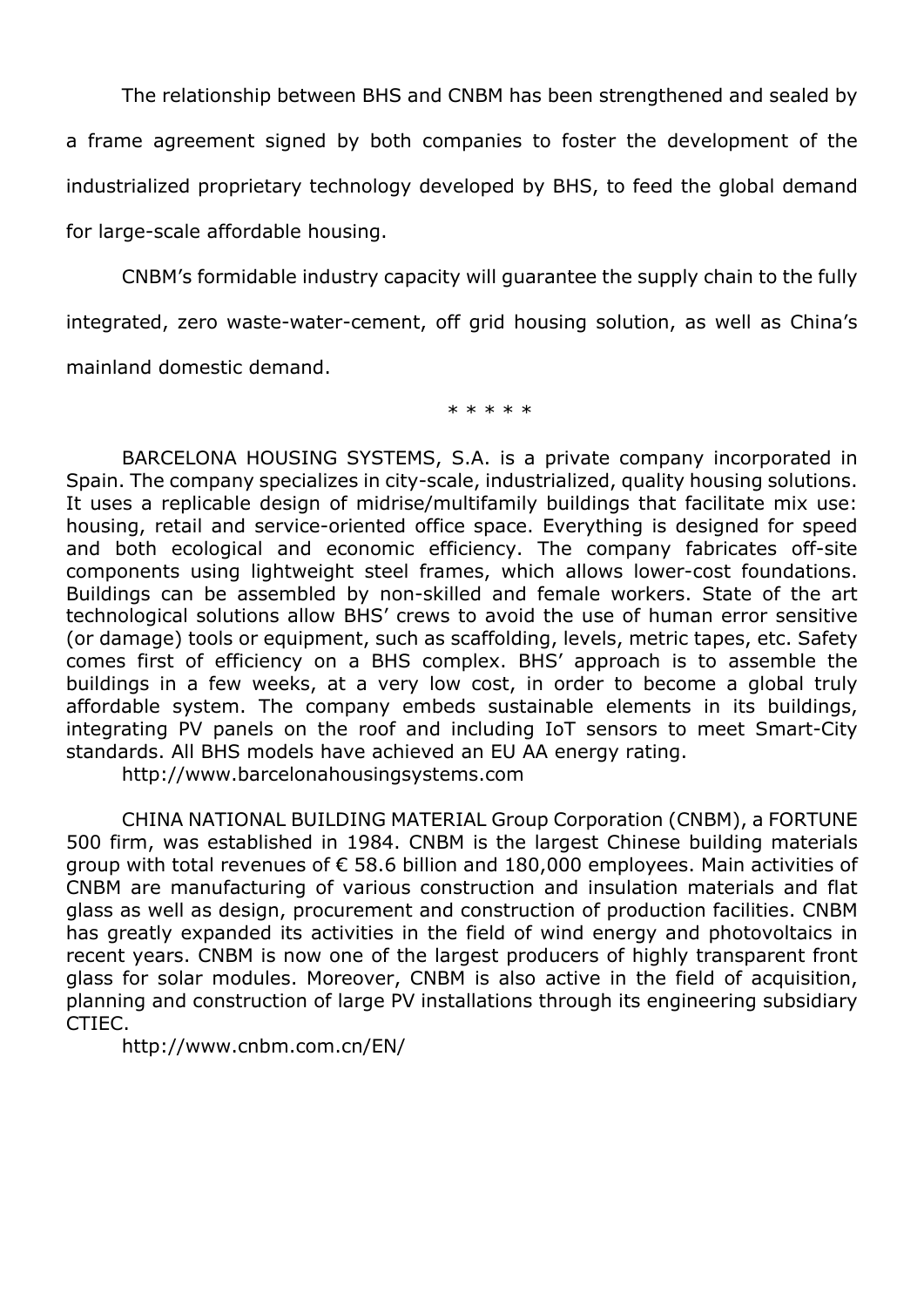# **Barcelona Housing Systems (BHS) y China National Building Material (CNBM) firman un acuerdo marco para el desarrollo de viviendas inteligentes industrializadas**

### *Nota de Prensa*

*Barcelona, 20 de diciembre 2018 —* El Fundador y Presidente de BHS, Arq. Cesar Ramírez Martinell y el Presidente de CNBM, Dr. Song Zhiping, firmaron un acuerdo de cooperación a largo plazo, el 28 de noviembre de 2018, en presencia del Presidente de la República Popular China, el Sr. Xi Jinping, y el Presidente del Gobierno del Reino de España. Sr. Pedro Sánchez.

 El Presidente Xi realizó una visita oficial a España durante tres días para fortalecer la relación entre los dos países y fomentar una estrategia común hacia la cooperación en ciencia, tecnología e innovación en el campo de los materiales avanzados.

Durante la visita oficial, además de los acuerdos institucionales, se firmaron 10 acuerdos comerciales entre empresas españolas y chinas en presencia de los dos presidentes, que servirán como puerta de entrada para las empresas españolas en el mercado chino y viceversa.

BHS fue una de las pocas empresas españolas seleccionadas por los Ministerios de Industria, Comercio y Turismo de ambos países para participar en la ceremonia celebrada en la sede del Gobierno de España, el Palacio de la Moncloa.

BHS, a pesar de su breve historia y tamaño, ha desarrollado, durante los últimos tres años, una fuerte relación con CNBM, gigante estatal chino, una de las corporaciones Fortune 500 durante 9 años consecutivos y uno de los fabricantes más grandes del mundo de materiales de construcción.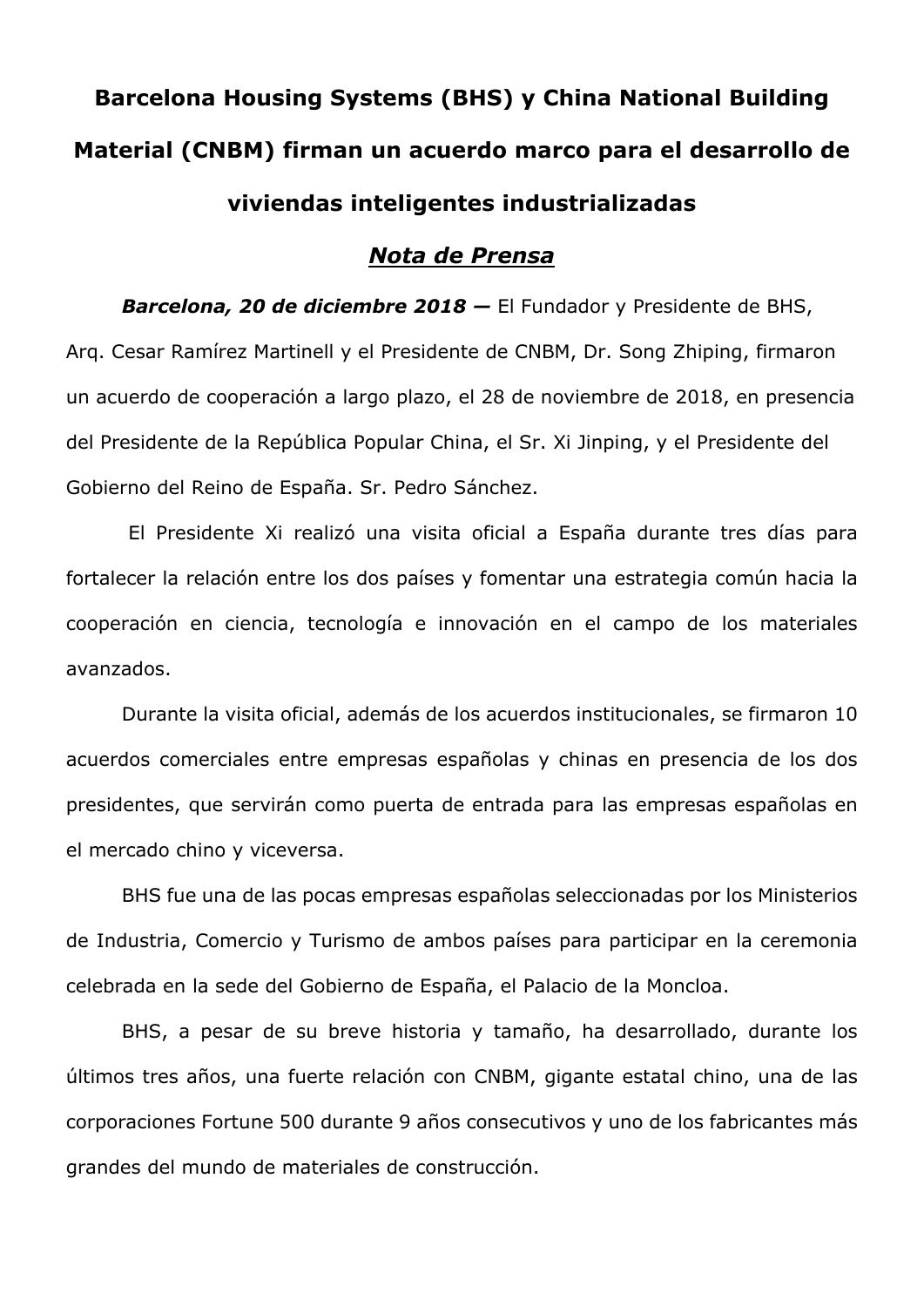La relación entre BHS y CNBM se ha fortalecido y sellado mediante un acuerdo marco firmado por ambas compañías para fomentar el desarrollo de la tecnología propia desarrollada por BHS para alimentar la demanda mundial de vivienda asequible e industrializada a gran escala.

La formidable capacidad industrial de CNBM garantizará la cadena de suministro a la solución de vivienda asequible, autónoma, totalmente integrada, sin consumo de agua ni cemento, tanto a nivel global como de demanda interna en China continental.

\* \* \* \* \*

BARCELONA HOUSING SYSTEMS, S.A es una empresa privada constituida en España. La compañía está especializada en soluciones de vivienda industrializada de calidad a gran escala. Ha desarrollado un diseño replicable de edificios de viviendas de media altura/plurifamiliares, que facilitan el uso mixto: viviendas, locales comerciales y oficinas orientadas a servicios. Todo está diseñado para la velocidad y la eficiencia ecológica y económica. La compañía fabrica componentes en entornos industriales utilizando secciones de acero ligero, lo que permite fundaciones de menor costo. Los edificios pueden ser montados por trabajadores y trabajadoras no cualificadas. La integración de soluciones de vanguardia permite a los equipos de BHS evitar el uso de herramientas o equipos sensibles a errores humanos (o daños), como andamios, niveles, cintas métricas, etc. La seguridad va por delante de la eficiencia en una edificación BHS. El objetivo de BHS es montar un edificio, en pocas semanas, a un coste realmente contenido, para convertirse en un sistema global verdaderamente asequible y de calidad. La empresa incorpora elementos sostenibles en sus edificios, integrando paneles fotovoltaicos en la cubierta e incluyendo sensores IoT para cumplir con los estándares de Smart-City. Todos los modelos BHS han alcanzado una calificación energética AA de la UE.

http://www.barcelonahousingsystems.com

CHINA NATIONAL BUILDING MATERIAL Group Corporation (CNBM), una firma FORTUNE 500, se estableció en 1984. CNBM es el grupo fabricante de materiales de construcción más grande de China, con ingresos totales de € 58,6 mil millones y 180,000 empleados. Las principales actividades de CNBM son la fabricación de diversos materiales de construcción y aislamiento y vidrio plano, así como el diseño, adquisición y construcción de instalaciones de producción. CNBM ha ampliado enormemente sus actividades en el campo de la energía eólica y la energía fotovoltaica en los últimos años. CNBM es ahora uno de los mayores productores de vidrio frontal altamente transparente para módulos solares. Además, CNBM también participa activamente en el campo de la adquisición, planificación y construcción de grandes instalaciones fotovoltaicas a través de su filial de ingeniería CTIEC.

http://www.cnbm.com.cn/EN/